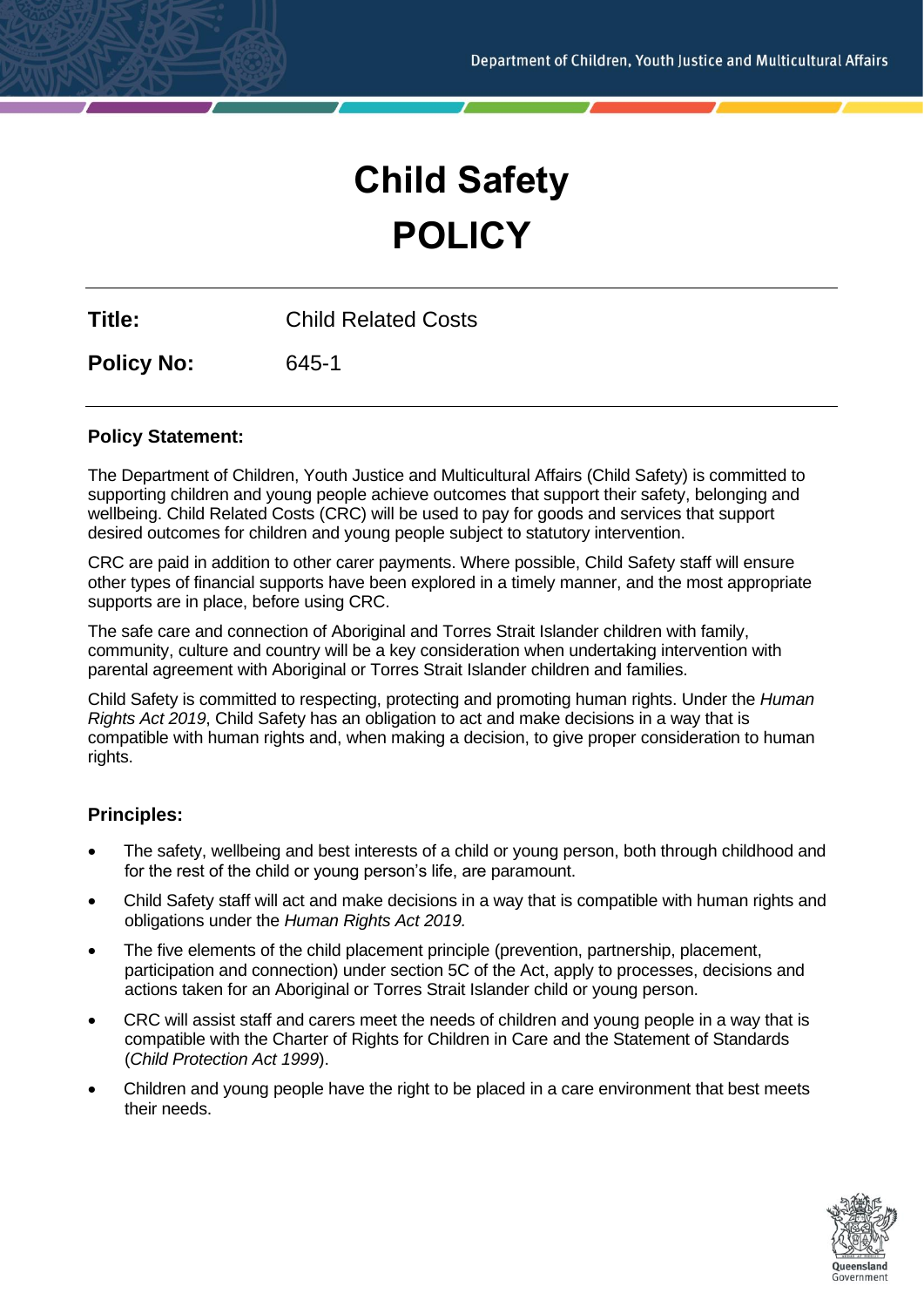Carers have the right to receive support that will contribute to a safe and caring environment in which the needs of children and young people will be met.

# **Objectives:**

This policy aims to ensure consistency in the administration of CRC across the state when discussing, requesting and deciding when to use CRC.

CRC can be used to purchase a range of goods or services that children, young people and their carers need. Procedures are in place to support particular considerations and use of the correct CRC Account Codes. This policy should be read in conjunction with the relevant CRC procedures:

- CRC Procedure Health and Wellbeing Support 645.1
- CRC Procedure Education and Child Care Support 645.2
- CRC Procedure Travel Support 645.3
- CRC Procedure Child and Young Person Support 645.4
- CRC Procedure Carer Support 645.5

## **Scope:**

This policy refers to the level of financial assistance available to support children, young people and carers.

## **Eligible financial support**

There is no set amount of CRC for each child or young person. Every child or young person's care arrangement and needs will be different and change over time.

Before using CRC, Child Safety will ensure all other types of financial supports have been explored, for example other government allowances and benefits that may be available within the community. By ensuring the most appropriate financial support is used we will ensure funding that is put aside for children and young people subject to intervention with Child Safety reaches those who need it.

A guide to what financial support is available to carers and children and young people in care is located on the [Connecting with Carers Webpage.](https://www.qld.gov.au/community/caring-child/foster-kinship-care/information-for-carers)

When considering other types of financial support that may be used:

- CRC funding is in addition to the fortnightly caring allowance that is intended to meet day-today caring expenses for children and young people in care. It is also in addition to agreed costs under the High Support Needs Allowance (HSNA) and Complex Support Needs Allowance (CSNA).
- CRC are in addition to financial support provided by other payments and schemes, for example, costs paid by Medicare or the National Disability Insurance Scheme.
- Residential care services are funded to meet all direct care costs for the young people to a level consistent with that detailed in the Child Safety policy Complex support needs allowance.

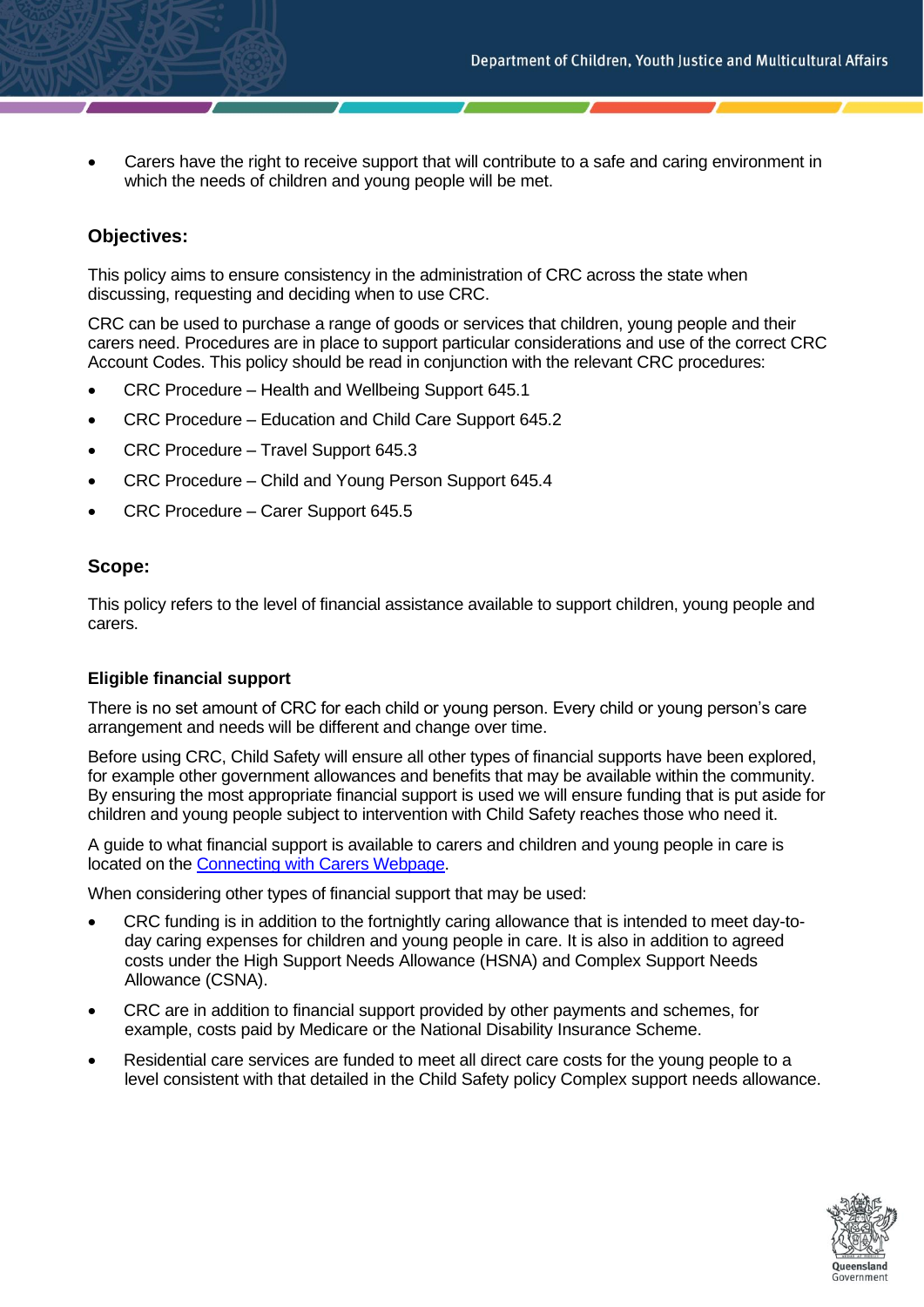In general, residential care services are not expected to access additional contingency-based funds held by Child Safety outside the funding arrangement. Where there is an emergent and acute level of need or essential activity required by the case plan for a young person that is not funded under the arrangement, additional funds may be provided at the discretion of Child Safety on a negotiated basis.

Some types of financial support that may be available to children and young people should not be used instead of CRC. These are typically lump sum payments or allowances paid to children and young people because of their care experience. They include:

- Victims of Crime Assistance or redress payments received by a child or young person,
- Australian Government lump sum payments for young people with a care experience (such as, the Transition to Independence Living Allowance (TILA)).

CRC are normally used for one-off purchases to meet the needs of children and young people and support a child or young person's care arrangement. Where the child or young person resides in family based care and:

- CRC are regular and ongoing, consideration is to be given to utilising the HSNA or CSNA to support the carer to meet the costs quickly and efficiently
- is already supported by the CSNA and additional unplanned CRC are regular or significant, consideration is to be given to utilising Placement Support Funding (IPS).

## **Eligible intervention**

CRC can be accessed for all children and young people subject to statutory intervention including all Child Protection Orders and the interventions listed below.

## *Investigation and Assessment*

CRC may be used to fund support when a child or young person is subject to an investigation and assessment. The purpose of this support will be to address a child or young person's assessed need.

#### *Support service cases for children aged 0 to 18 years*

CRC may be used to fund support when a child or young person, or pregnant women is subject to a support service case, where the additional support is required to reduce the likelihood of future harm to the child or young person, including the unborn child. The purpose of this support will be to address a critical need identified in the support plan.

#### *Adoption care agreement under the Adoption Act 2009*

CRC may be used to fund support for a child or young person subject to an adoption care agreement or adoption consent or dispensation of consent.

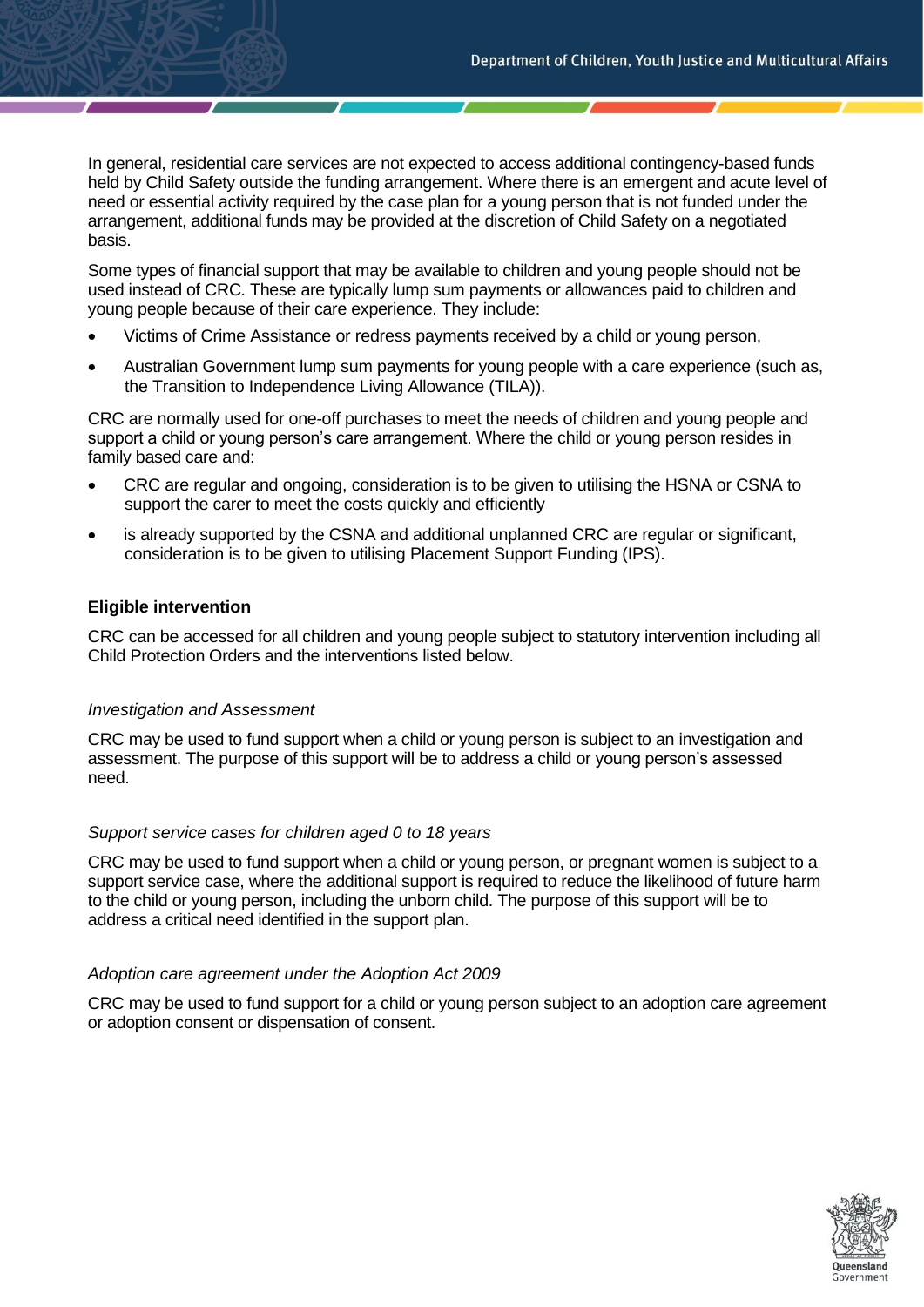# *Support Service cases for young people over 18 years*

CRC may be used to fund support for a young person after their eighteenth birthday, if the young person has previously been subject to either:

- a child protection order granting custody or guardianship to the chief executive
- a child protection order, where an approved carer was subsequently granted the long-term guardianship of the child.

#### *Intervention with parental agreement or supervision order*

CRC may be used to fund support when a child or young person is subject to intervention with parental agreement or a supervision order and additional support is required for the child or young person to remain safely at home, or to return home following a child protection care agreement. The purpose of the support will be to address:

- a need identified in the Child Strengths and Needs Assessment
- a need identified in the Parental Strengths and Needs Assessment
- the identified goals and outcomes of the child or young person's case plan

#### *Support a care arrangement under the Child Protection Act 1999*

CRC may be used to fund support when a child or young person is placed into a care arrangement under the *Child Protection Act 1999* (regardless of guardianship status or care arrangement) to meet the needs of the child or young person.

Support may be provided to help the child or young person's safe return to the care of the parents, support the stability of the care arrangement or meet the needs of the child or young person while in care. Financial support can be utilised to address a need identified in the:

- Child Strengths and Needs Assessment
- Parental Strengths and Needs Assessment
- Case plan
- Care Agreement
- Placement Agreement
- Transition to Adulthood Plan
- Child Health Passport
- Cultural Support Plan
- Support Service Plan
- Education Support Plan.

For children and young people residing at home, including the home of their long-term guardian or permanent carer, CRC will always enhance their safety and wellbeing and minimise the need for more intrusive child protection intervention.

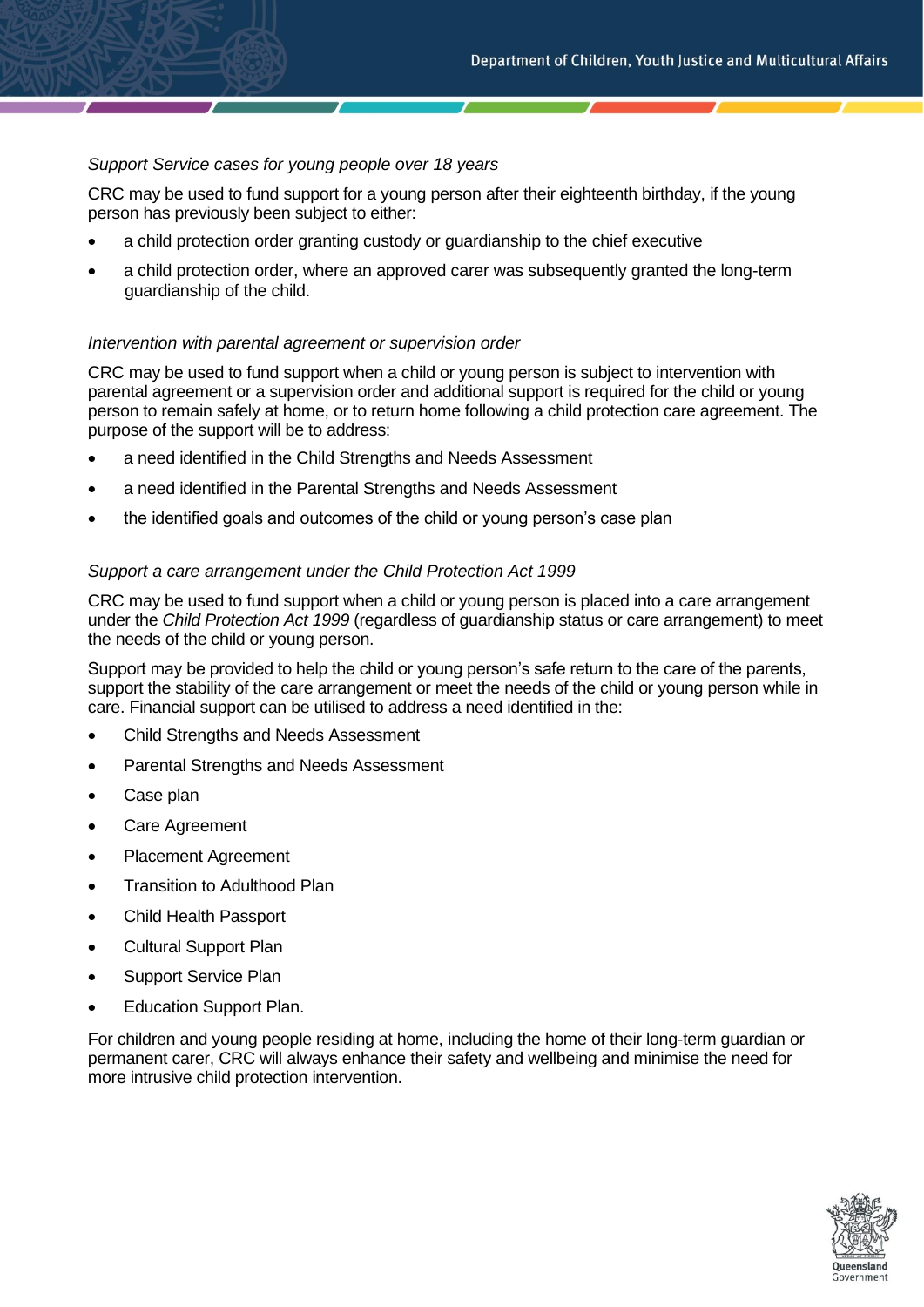For children and young people residing with permanent guardians under the *Child Protection Act 1999*, CRC are provided only in exceptional circumstances if the child has emerging special needs or the guardian requires assistance to establish and maintain a care environment for the child or young person to meet the child or young person's ongoing needs.

# **Roles and Responsibilities:**

Anyone involved in the care planning process can request CRC to meet the needs of a child or young person subject to intervention with Child Safety.

That request should be made to the child or young person's Child Safety Officer.

Depending upon the request and cost involved the Child Safety Officer and/or Business Officers may need to request the Manager or Regional Director Approval before providing a response. The level of approval required is in line with Child Safety's financial delegations.

# **Authority:**

*Child Protection Act 1999 Financial Accountability Act 2009 Adoptions Act 2009 Human Rights Act 2019*

# **Delegations:**

The use of CRC will be in accordance with departmental financial delegations and standards.

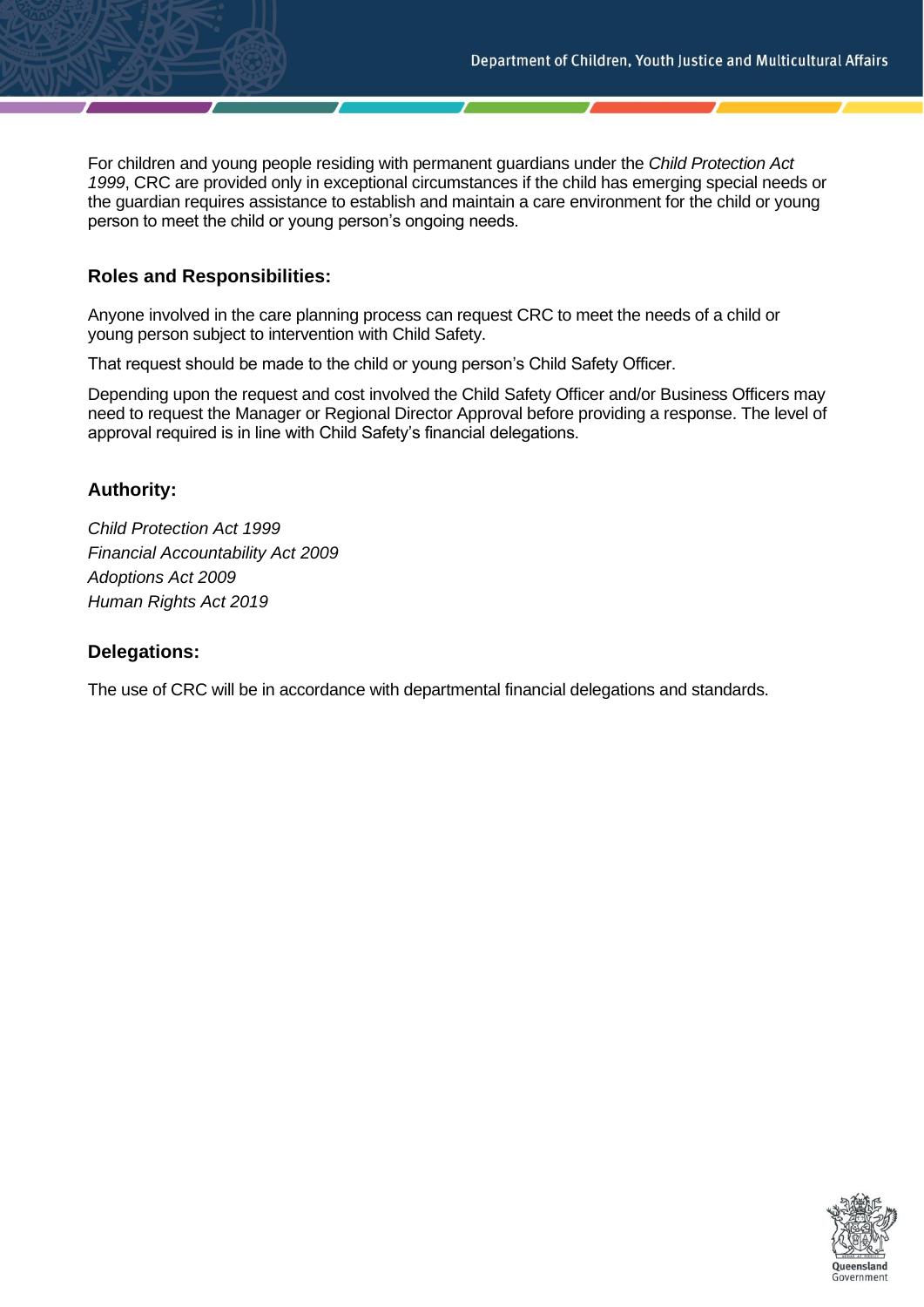| <b>Records File No.:</b> | Not applicable                      |
|--------------------------|-------------------------------------|
| Date of approval:        | 4 February 2020                     |
| Date of operation:       | 4 February 2020                     |
| Date to be reviewed:     | 4 February 2023                     |
|                          |                                     |
| Office:                  | <b>Investment and Commissioning</b> |
| <b>Help Contact:</b>     | <b>Tertiary Care and Support</b>    |

# **Links:**

# **Procedures**

- CRC Health and Wellbeing Support 645.1
- CRC Education and Child Care Support 645.2
- CRC Travel Support 645.3
- CRC Child and Young Person Support 645.4
- CRC Carer Support 645.5

Child Safety Practice Manual

## **Related Policies and Procedures**

Complex support needs allowance (612) (policy) Complex support needs allowance (612) (procedure) Expenses – Fortnightly caring allowance and interstate foster payments (365) (policy) Expenses – Fortnightly caring allowance and interstate foster payments (365) (procedure) High support needs allowance (296) (policy) High support needs allowance (296) (procedure)

## **Related Legislation**

*Financial Accountability Act 2009 Child Protection Act 1999 Child Protection Regulation 2000 Adoptions Act 2009 Human Rights Act 2019*